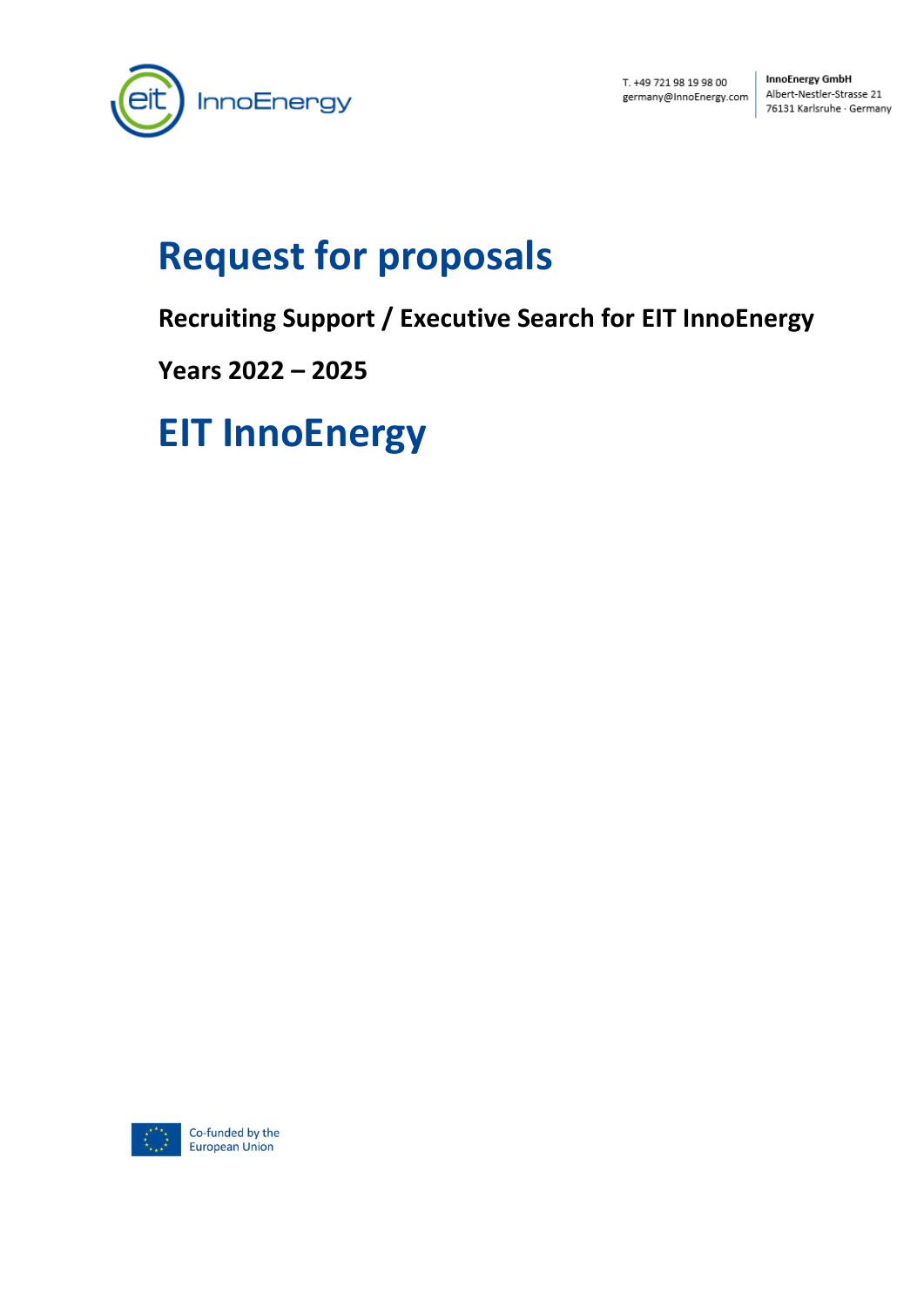# <span id="page-1-0"></span>1. Table of contents

| 1.    | Table of contents                                    | $\overline{2}$ |
|-------|------------------------------------------------------|----------------|
| 2.    | Overview of EIT InnoEnergy                           | 3              |
| 3.    | Scope of work                                        | 3              |
| 4.    | Proposal Process                                     | 5              |
| 4.1.  | Participation                                        | 5              |
| 4.2.  | Submission of proposal                               | 5              |
| 4.3.  | Validity of the proposals                            | 6              |
| 4.4.  | Requests for additional information or clarification | 6              |
| 4.5.  | Costs for preparing proposals                        | 6              |
| 4.6.  | Ownership of the proposals                           | 6              |
| 4.7.  | Clarification related to the submitted proposals     | 6              |
| 4.8.  | Negotiation about the submitted proposal             | 6              |
| 4.9.  | Evaluation of proposals                              | $\overline{7}$ |
| 4.10. | Signature of contract(s)                             | 7              |
| 4.11. | Cancellation of the proposal procedure               | 7              |
| 4.12. | Appeals/complaints                                   | 7              |
| 4.13. | Ethics clauses / Corruptive practices                | 7              |
| 4.14. | Annexes                                              | 8              |



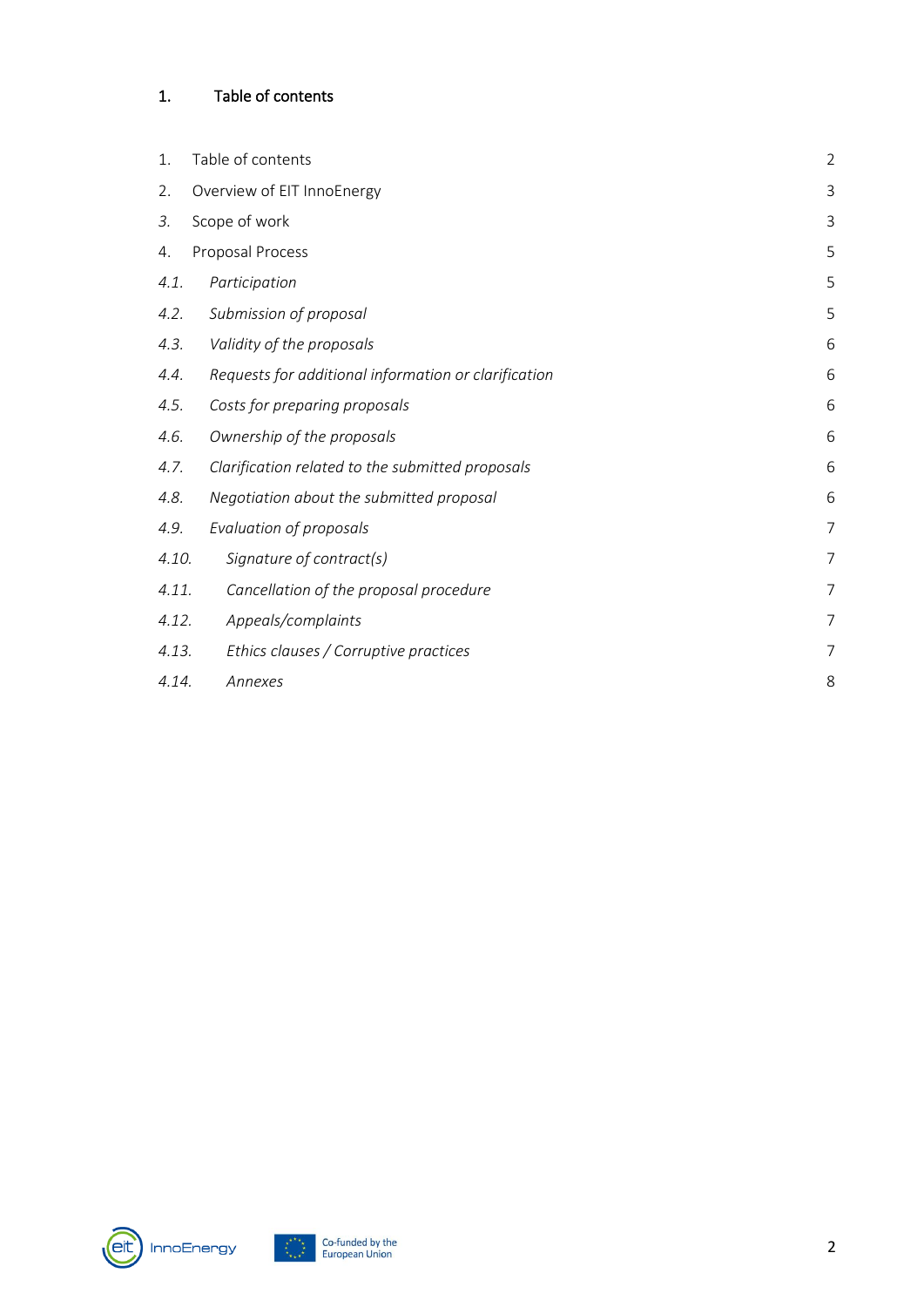# <span id="page-2-0"></span>2. Overview of EIT InnoEnergy

EIT InnoEnergy operates at the centre of the energy transition and is the leading engine for sustainable energy, bringing the technology and skills required to support the green deal and Europe's decarbonisation goals.

Recognised globally as the most active energy investor and one of the largest climate tech and renewable energy tech investors in 2020, EIT InnoEnergy backs innovations across a range of areas. These include, energy storage, transport and mobility, renewables and sustainable buildings and cities – leveraging its trusted ecosystem of 500+ partners and 24 shareholders.

To date, it has invested €560 million in nearly 500 energy innovations, which are on track to generate €16 billion in revenue by 2026 and have saved 5.5M tons of CO<sub>2</sub> to date. It has 1,200 [Master School alumni](https://eur04.safelinks.protection.outlook.com/?url=https%3A%2F%2Fwww.innoenergy.com%2Ffor-students-learners%2Fmaster-school%2F&data=04%7C01%7Crenata.hofmeister%40innoenergy.com%7Cb3aad4b4d6a545365a1e08d90a502437%7C435e0b8676ae4629aa04b81daf18c473%7C0%7C0%7C637552161582076115%7CUnknown%7CTWFpbGZsb3d8eyJWIjoiMC4wLjAwMDAiLCJQIjoiV2luMzIiLCJBTiI6Ik1haWwiLCJXVCI6Mn0%3D%7C1000&sdata=aEMzYI398p0mrC0MzqkpVZ0Kmg2GVNs49XMJXbnGEuI%3D&reserved=0) and has directly created 1,741 jobs.

EIT InnoEnergy is the driving force behind several European initiatives, including the European Battery Alliance (EBA), the European Green Hydrogen Acceleration Centre (EGHAC) and the European Solar Initiative (ESI).

Established in 2010 and supported by the European Institute of Innovation and Technology (EIT), EIT InnoEnergy has offices across Europe and in Boston, US.

[www.innoenergy.com](https://eur04.safelinks.protection.outlook.com/?url=http%3A%2F%2Fwww.innoenergy.com%2F&data=04%7C01%7Crenata.hofmeister%40innoenergy.com%7Cb3aad4b4d6a545365a1e08d90a502437%7C435e0b8676ae4629aa04b81daf18c473%7C0%7C0%7C637552161582096104%7CUnknown%7CTWFpbGZsb3d8eyJWIjoiMC4wLjAwMDAiLCJQIjoiV2luMzIiLCJBTiI6Ik1haWwiLCJXVCI6Mn0%3D%7C1000&sdata=RgiNC1hXVL0M9vm5MBxiiXuMqkGfSNZxqg71T84RCzE%3D&reserved=0)

## 3. Scope of work: Recruiting Support for EIT InnoEnergy

#### Important Notice:

This tender covers 3 (three) years, i.e. February 2022 through to February 2025, with the possibility to extend the contract for one further year.

We intend to appoint two (2) recruiting experts and sign a framework contract with each of them. This is to ensure that there will be a consultant available anytime when needed.

This invitation of tender is a non-exclusivity one which means, that for special business reason EIT InnoEnergy is still entitled to select a different supplier than the winners of this tender in accordance with the internal procurement guideline.

#### General Objectives & Scope of Work

Recruiting support for EIT InnoEnergy in Germany. Our own search for various (senior-level) positions in the past has shown that the standard job postings on major portals and through social media channels often do not yield the desired results, i.e. enough candidates of sufficient quality.

EIT InnoEnergy has therefore decided to commission an expert with the search for suitable candidates for future job openings and whenever needed.

Job openings may appear in any of the EIT InnoEnergy Business Lines (Innovation, Education, Business Creation), in the financial, administrative or other departments, and will most likely be management / senior-level.



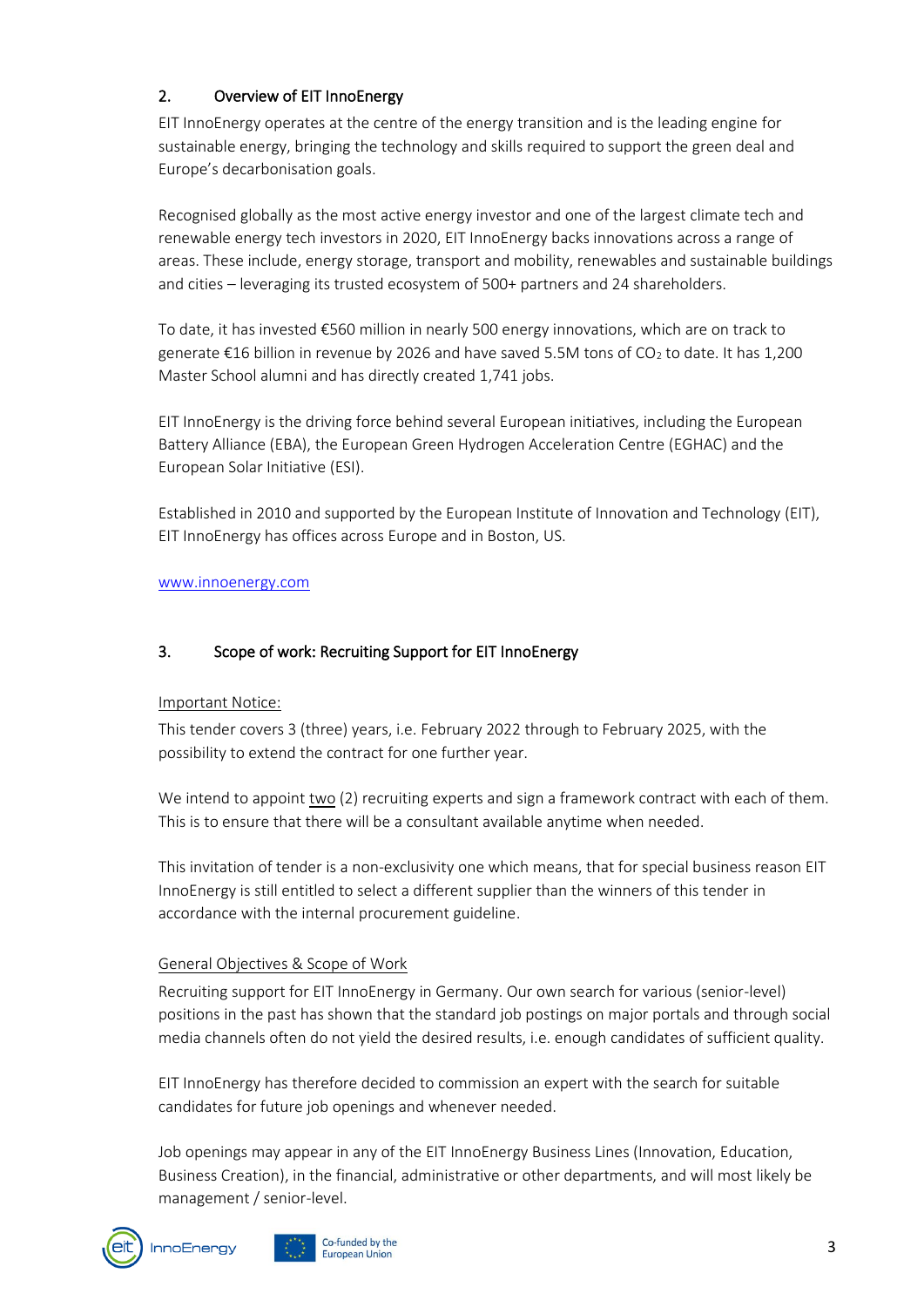#### Tasks and Deliverables

The appointed recruiter will

- Assess the respective particular situation (i.e. type of position & market) and advise on how to proceed
- Help to fine-tune job profile and offering
- Implement and accompany the process until the position has been filled

#### For this tender:

- Tenderers are asked to present their standard approach and methodology to senior-level & executive search, as well as any special services.
- Please document your company's expertise with team member profiles/CVs and credentials/track record of relevant assignments.
- Please also highlight any field of particular expertise, if any.
- Please highlight areas in which you have a special track record (e.g. industry segments such as automotive, renewables, heavy industry, innovation, education etc.)
- Please propose arrangements for the event of an unsuccessful recruitment, i.e. if an appointed candiate resigns within the probationary period or turns out to be unsuitable.

#### Assignment, Timing & Planning

- The work will be carried out on an ad-hoc basis, i.e. when an open position at EIT InnoEnergy requires expert search.
- We intend to appoint two recruiting experts and sign a framework contract with each. This is to ensure that there will be a consultant available anytime when needed.
- Per assignment we will choose the expert who is best positioned to complete the task at hand, i.e. focus of expertise (with regard to the nature of the specific position) or availability.
- The total number of assignments will depend on the number of vacancies to be filled within the contract period, which cannot be foreseen at this point. There is no guarantee of an assignment, or a minimum number of assignments, in the contract period.
- Contract period: the service framework contract will end automatically after 3 years (from the date of signature of the contract).
- Exception: in case one or both recruiting experts have already begun an assignment on the date of contract expiry, and which is not yet finished, the contract will be valid until the current assignment has been completed.



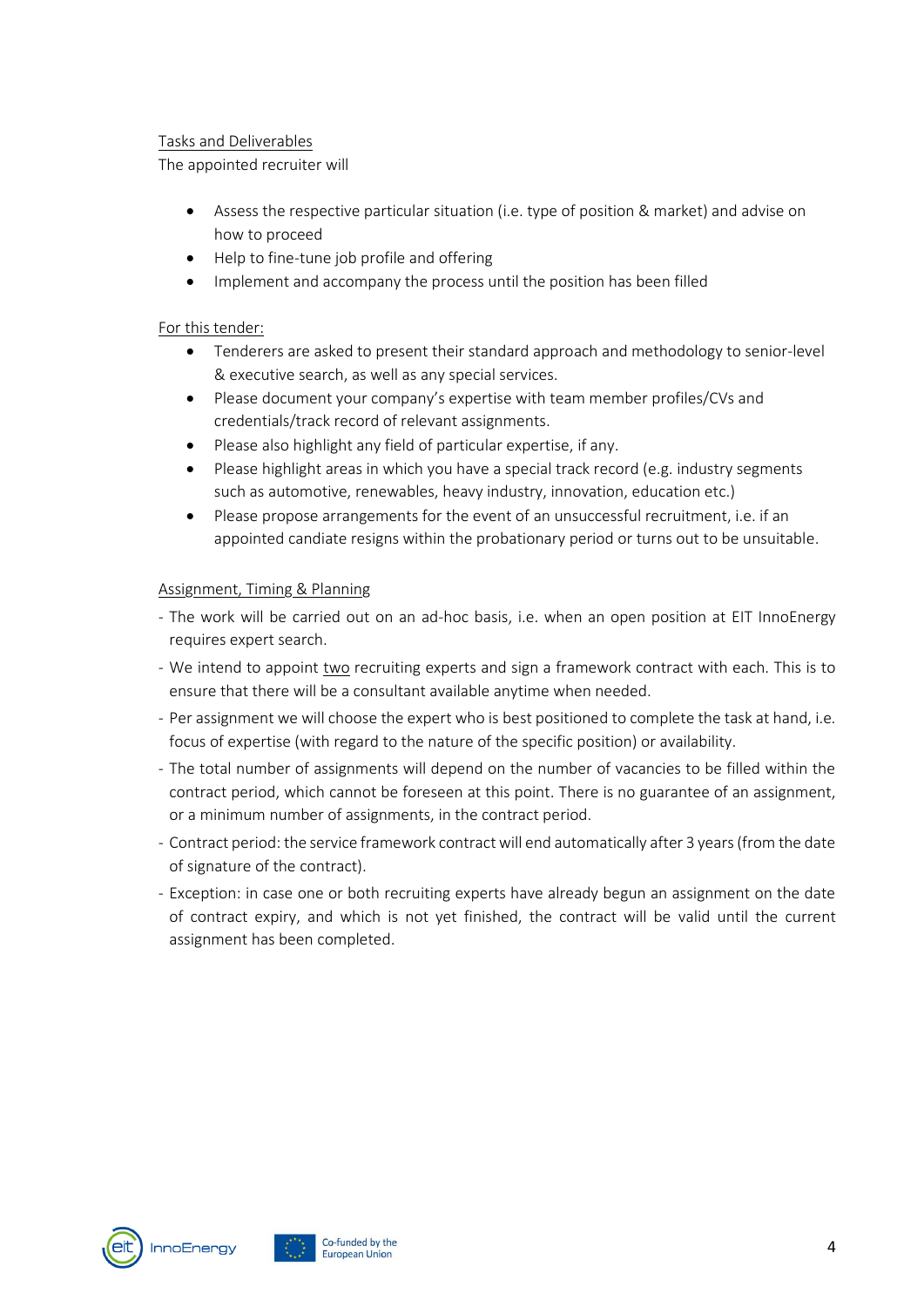## <span id="page-4-1"></span><span id="page-4-0"></span>4. Proposal Process

#### *4.1. Participation*

- a) Participation in this proposal procedure is open to all tenderers.
- b) All participants must sign the **Tenderers' declaration form** and submit it with the proposal. Please note that the tenderer may not modify the text, it has to be submitted signed as provided by EIT InnoEnergy together with the request for proposal documents.

|                                                           | <b>DATE</b>    |
|-----------------------------------------------------------|----------------|
| Publishment of the RFP on EIT InnoEnergy website          | 19.01.2022 CET |
| Deadline for requesting clarification from EIT InnoEnergy | 26.01.2022 CET |
| Deadline for submitting proposals                         | 29.01.2022 CET |
| Intended date of notification of award                    | 04.02.2022     |
| Intended date of contract signature                       | 09.02.2022     |

#### <span id="page-4-2"></span>*4.2. Submission of proposal*

Proposals must be emailed in English language to the following address to:

Contact name: for the attention of Mrs. Renata Hofmeister E-mail: renata.hofmeister@innoenergy.com

## The proposal shall contain:

- the technical response to the service requested (point 3).
- the financial offer (the price for the services.) The Financial offer must be presented in Euro. Prices must be indicated as net amount + VAT.
- an indication of supplier's insurance coverage. The proposal must specify whether the supplier has taken out a company liability insurance and/or professional liability insurance including the maximum amount of coverage in Euro per event per insurance.

Responses should be concise and clear. The tenderer's proposal will be incorporated into any contract that results from this procedure. Tenderers are, therefore, cautioned not to make claims or statements that they are not prepared to commit to contractually. Subsequent modifications and counter-proposals, if applicable, shall also become an integral part of any resulting contract.

The tenderer represents that the individual submitting the natural or legal entity's proposal is duly authorized to bind its entity to the proposal as submitted. The tenderer also affirms that it has read the instructions to tenderers and has the experience, skills and resources to perform, according to conditions set forth in this proposal and the tenderers' proposal.

# Tenderers are requested to submit with their proposal together with the filled-out Tenderers' declaration form (see point 4.1).



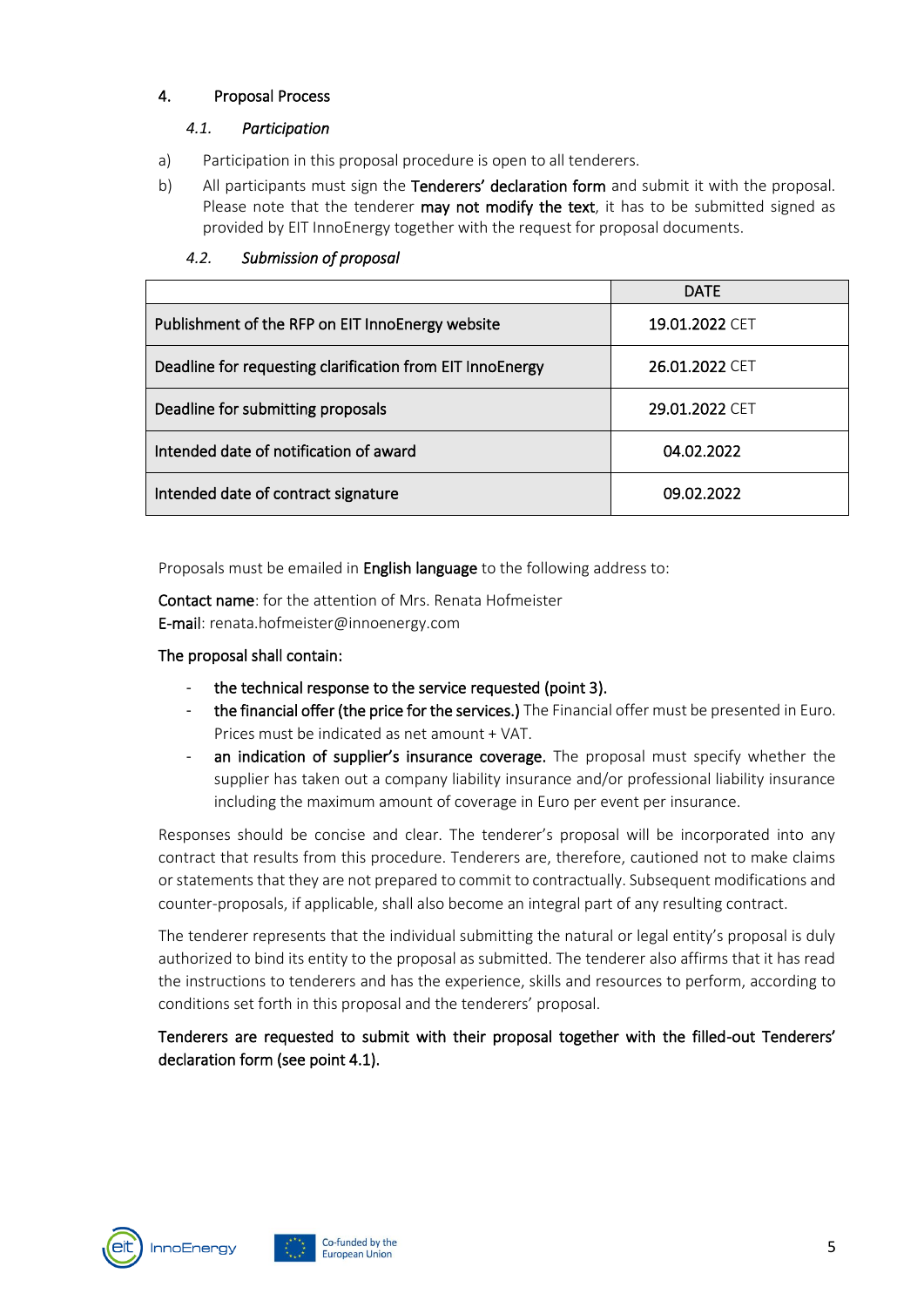# <span id="page-5-0"></span>*4.3. Validity of the proposals*

Tenderers are bound by their proposals for 90 days after the deadline for submitting proposals or until they have been notified of non-award.

The selected winner must maintain its proposal for a further 60 days to close the contract.

# Proposals not following the instructions of this Request for Proposal can be rejected by EIT InnoEnergy.

# <span id="page-5-1"></span>*4.4. Requests for additional information or clarification*

The request for proposal should be clear enough to avoid tenderers having to request additional information during the procedure. In case the tenderers are in need of additional information or clarification, please address it to the address below. All information requested or answered may only be done through written communication – email only. **Answers will be provided via the EIT InnoEnergy call for proposal section on the website.** All questions should be sent prior to deadline for requesting clarification as specified in 4.2. In case of complex or high value procurements, EIT InnoEnergy could arrange a clarification session which will be communicated to the tenderers.

Contact name: for the attention of Mrs. Renata Hofmeister E-mail: renata.hofmeister@innoenergy.com

EIT InnoEnergy has no obligation to provide clarification.

# <span id="page-5-2"></span>*4.5. Costs for preparing proposals*

No costs incurred by the tenderer in preparing and submitting the proposal are reimbursable. All such costs must be borne by the tenderer.

# <span id="page-5-3"></span>*4.6. Ownership of the proposals*

EIT InnoEnergy retains ownership of all proposals received under this tendering procedure. Proprietary information identified as such, which is submitted by tenderer in connection with this procurement, will be kept confidential.

The potential or actual supplier should accept that during the implementation of the contract and for four years after the completion of the contract, for the purposes of safeguarding the EU's financial interests, EIT InnoEnergy may transfer the proposal and the contract of the supplier to internal audit services, to the EIT, to the European Court of Auditors, to the Financial Irregularities Panel or to the European Anti-Fraud Office.

# <span id="page-5-4"></span>*4.7. Clarification related to the submitted proposals*

After submission of the proposals, they shall be checked if they satisfy all the formal requirements set out in the proposal dossier. Where information or documentation submitted by the tenderers are or appears to be incomplete or erroneous or where specific documents are missing, EIT InnoEnergy may request the tenderer concerned to submit, supplement, clarify or complete the relevant information or documentation within an appropriate time limit. All information requested or answered may only be done through written communication – email only.

## <span id="page-5-5"></span>*4.8. Negotiation about the submitted proposal*

After checking the administrative compliance of the tenderers, EIT InnoEnergy may negotiate the contract terms with the tenderers. In this negotiation EIT InnoEnergy will ask all tenderers to adjust the proposal or specific sections of the proposal within an appropriate time limit. In case of negotiation, EIT InnoEnergy shall provide further information about the proceedings and timing.

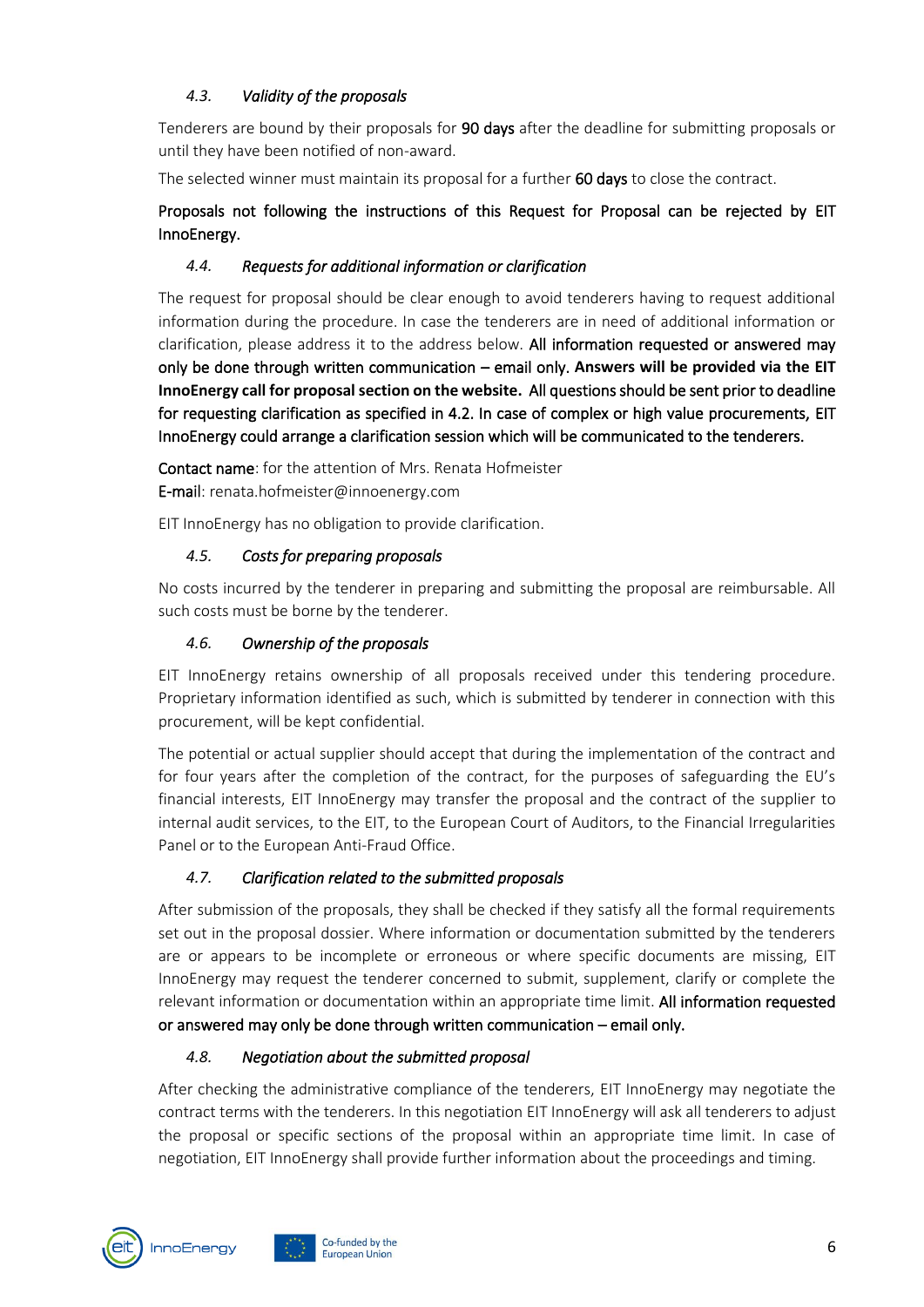# <span id="page-6-0"></span>*4.9. Evaluation of proposals*

The quality of each proposal will be evaluated in accordance with the below mentioned award criteria. The award criteria will be examined in accordance with the requested service indicated in Section 3 of the document.

## **Evaluation criteria (weight in %)**

- 1. Relevant experience and competence of the company, based on references, track record and team member profiles/CVs (see also "areas of particular expertise" on p.4.). (50%)
- 2. General approach / methodology. (20%)

#### Total technical score (weight in %): 70%

1. Price/total cost - lowest offered fees based on percentage of yearly gross salary for final candidate shall receive the highest score, other shall be calculated in relation to that in linear equation. Proposed arrangements in case of unsuccessful recruitments will have an impact on this rating (see point  $3 / p.4$ ). (30%)

#### **Total financial score** (weight in %)**: 30%**

#### **Total maximum score: 100.**

## <span id="page-6-1"></span>*4.10. Signature of contract(s)*

The successful and unsuccessful tenderers will be informed in writing (via email) about the result of the award procedure.

For the contract the Service Agreement in Annex 2 shall apply. Any change desired by the tenderer in the provisions contained in the body of this Service Agreement needs to be communicated to EIT InnoEnergy as part of the proposal of such tenderer. Background for this is that such desired changes need to be taken into account in the evaluation of the proposal of each tenderer under Liability Exposure above. Significant changes are likely to lengthen the negotiation process, making it less likely that the Service Agreement can be signed in time.

Within 5 days (after the expiry of the appeal period of 10 days) of receipt of the contract from EIT InnoEnergy, the selected tenderer shall sign and date the contract and return it to EIT InnoEnergy. Upon receipt, EIT InnoEnergy shall also sign and send back to the winner one signed copy. In case the winning tenderer is unable to enter into the contract within the above mentioned time period, EIT InnoEnergy may decide to contract the second best.

## <span id="page-6-2"></span>*4.11. Cancellation of the proposal procedure*

In the event of cancellation of the proposal procedure, EIT InnoEnergy will notify tenderers of the cancellation. In no event shall EIT InnoEnergy be liable for any damages whatsoever including, without limitation, damages for loss of profits, in any way connected with the cancellation of a proposal procedure, even if EIT InnoEnergy has been advised of the possibility of damages.

## <span id="page-6-3"></span>*4.12. Appeals/complaints*

Tenderers believing that they have been harmed by an error or irregularity during the award process may file a complaint. Appeals should be addressed to EIT InnoEnergy. The tenderers have 10 days to file their complaints from the receipt of the letter of notification of award.

## <span id="page-6-4"></span>*4.13. Ethics clauses / Corruptive practices*

EIT InnoEnergy reserves the right to suspend or cancel the procedure, where the award procedure proves to have been subject to substantial errors, irregularities or fraud. If substantial errors,